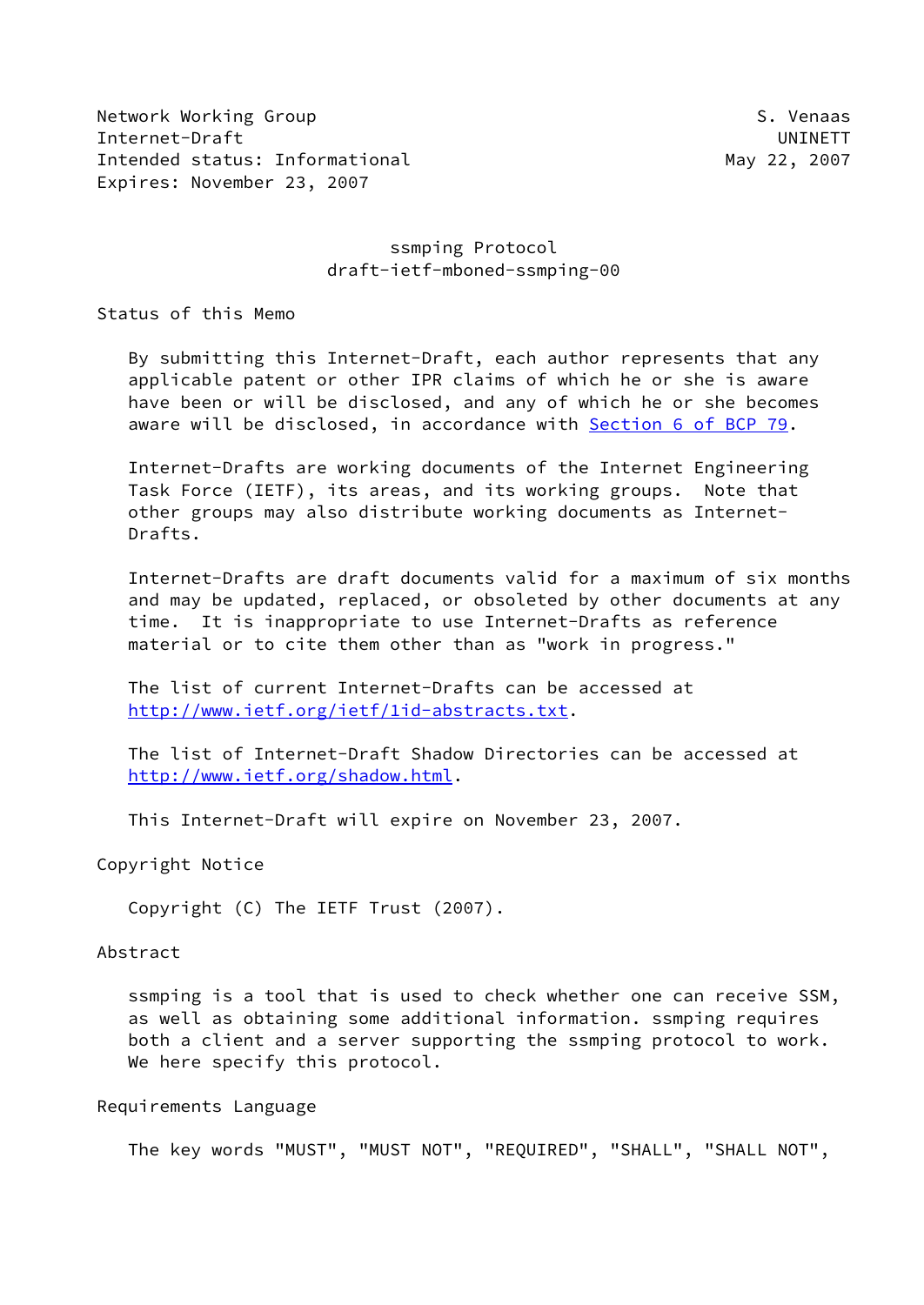Internet-Draft ssmping Samping May 2007

 "SHOULD", "SHOULD NOT", "RECOMMENDED", "MAY", and "OPTIONAL" in this document are to be interpreted as described in [RFC 2119](https://datatracker.ietf.org/doc/pdf/rfc2119)  $[1]$  $[1]$ .

# Table of Contents

| 2.                                                |  |
|---------------------------------------------------|--|
|                                                   |  |
|                                                   |  |
|                                                   |  |
|                                                   |  |
| 5.                                                |  |
| 6.                                                |  |
| 7. Security Considerations 8                      |  |
|                                                   |  |
|                                                   |  |
| 8.2. Informative References 9                     |  |
|                                                   |  |
| Intellectual Property and Copyright Statements 10 |  |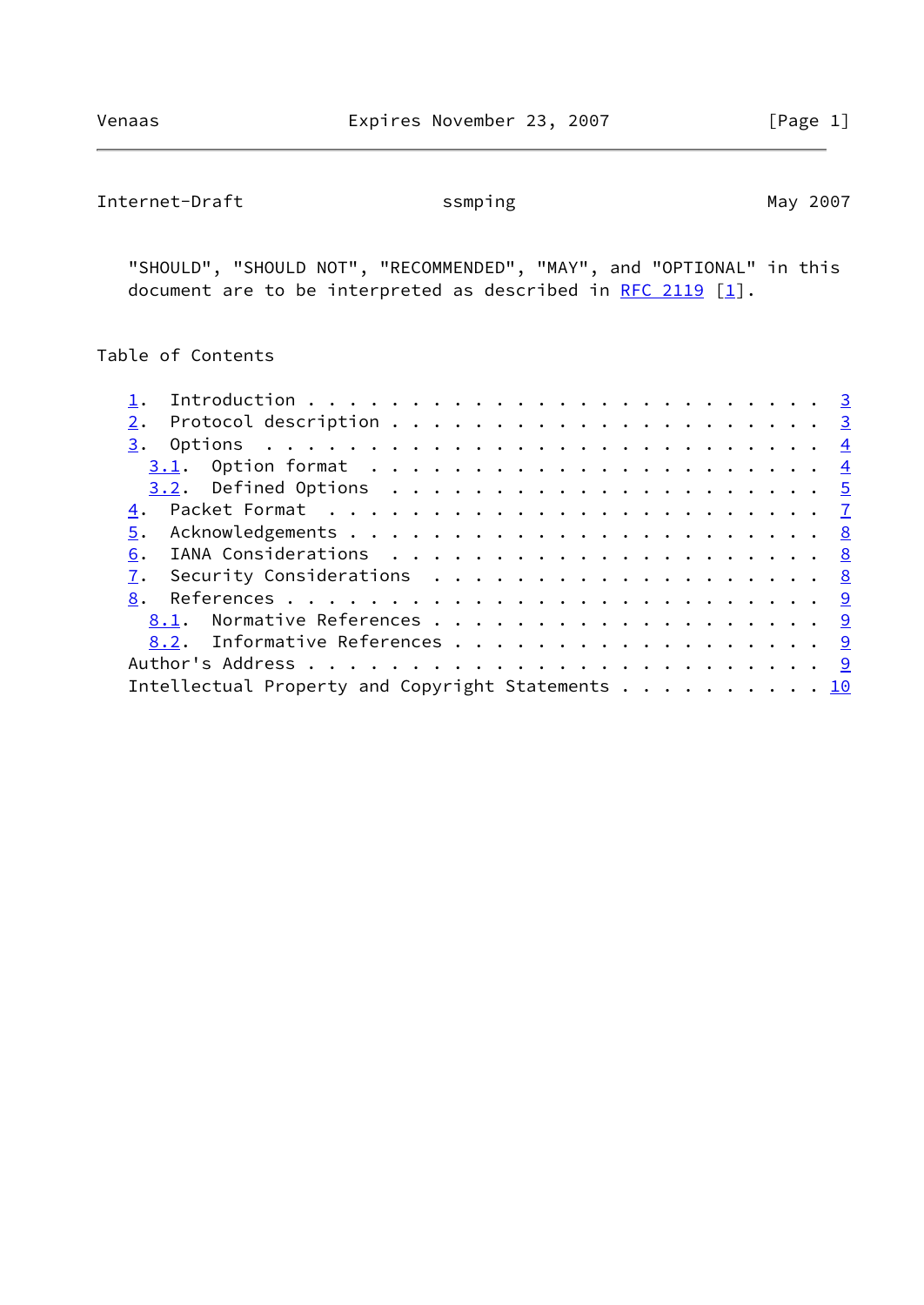Venaas **Expires November 23, 2007** [Page 2]

<span id="page-2-1"></span>Internet-Draft ssmping Samping May 2007

#### <span id="page-2-0"></span>[1](#page-2-0). Introduction

 ssmping is a tool that is used to check whether one can receive SSM, and it can also give other information like the time to establish the tree, number of router hops the packets have traveled, packet delay and loss. The ssmping functionality resembles ICMP echo request/ reply using UDP and a client and a server that supports the ssmping protocol. It is used by a client to verify that it can receive multicast from the server, as well as some additional information. The protocol as specified here is based on an actual implementation of a tool  $\lceil 3 \rceil$  that has been found useful by many organisations.

### <span id="page-2-2"></span>[2](#page-2-2). Protocol description

 Before going into the protocol details we will describe how it is used and what information it may provide. The typical usage is as follows. A server runs continuously in order to serve request from clients. At some point a client application may try to verify multicast reception from such a server. The client will need to know a unicast address of a server. The client joins an SSM channel (S,G) where S is a unicast address of the server, and G is a standardised multicast group for use by ssmping. After joining the channel, the client sends ssmping requests as UDP to a standardised ssmping port and the unicast address of the server. The requests are sent periodically, e.g. once per second, to the server. The requests contain a serial number, and typically a timestamp. The requests are typically, but not necessarily always, simply echoed back by the server. To each request, the server sends two replies. One as unicast back to the port and address the request was sourced from, and also as multicast back to the port the request came from. It is currently left open which port the request is sourced from, whether this port should be standardised or not. The TTL or Hop Limit of the replies are set to 64. The client should leave the SSM channel when it has finished its measurements.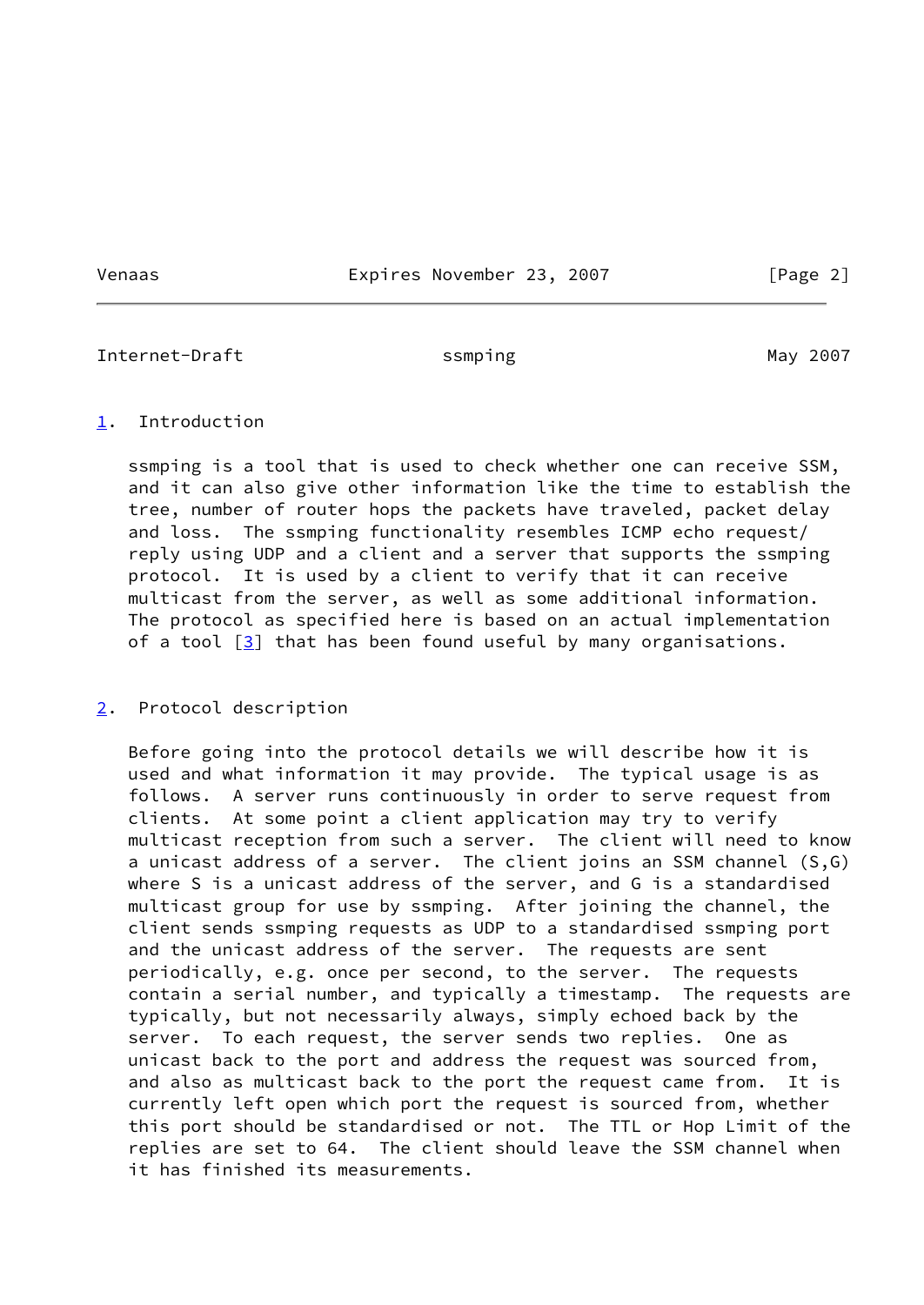By use of this protocol, a client can obtain information on several aspects of the multicast quality. First of all, by receiving unicast replies, it can verify that the server is receiving the unicast requests, is operational and responding. Hence provided that the client receives unicast replies, a failure in receiving multicast is indeed caused by a multicast problem. If it does receive multicast, it knows not only that it can receive, but it may get some information on how long it takes to establish the multicast tree (at least if it is in the range of seconds), whether there are packet drops, and the length and variation of round trip times (RTT). For unicast the RTT is the time from unicast request is sent to when the reply is received. For multicast we also talk about RTT, but then we

Venaas **Expires November 23, 2007** [Page 3]

<span id="page-3-1"></span>Internet-Draft ssmping Samping May 2007

 mean from the unicast request is sent to when the multicast reply is received. Since the server sets TTL or Hop Limit to 64, it can also know the number of router hops it is away from the source. By comparing with the unicast replies, it can see whether there are differences in RTT and number of hops etc for unicast and multicast. Provided that the server sends the unicast and multicast replies nearly simultaneously, it may also be able to measure difference in one way delay for unicast and multicast on the path from server to client, and also if there are differences in delay variation. Servers may optionally specify a timestamp. This may be useful if the unicast and multicast replies can not be sent nearly simultaneously, or if the client and server have synchronised clocks.

 The ssmping requests and replies have a common format, one octet specifying the message type, followed by a number of options in TLV (Type, Length and Value) format. This makes the protocol easily extendible. Generally the client includes a number of options in the request, and a server may simply echo the content back (only changing the message type), without inspecting the options. However, there are a number of options that a server implementation may support, where the client may ask for a certain information or behaviour from the server. In some cases the server will need to add options in the response. The response will then first contain the exact options from the request, and then right after those, options appended by the server.

<span id="page-3-0"></span>[3](#page-3-0). Options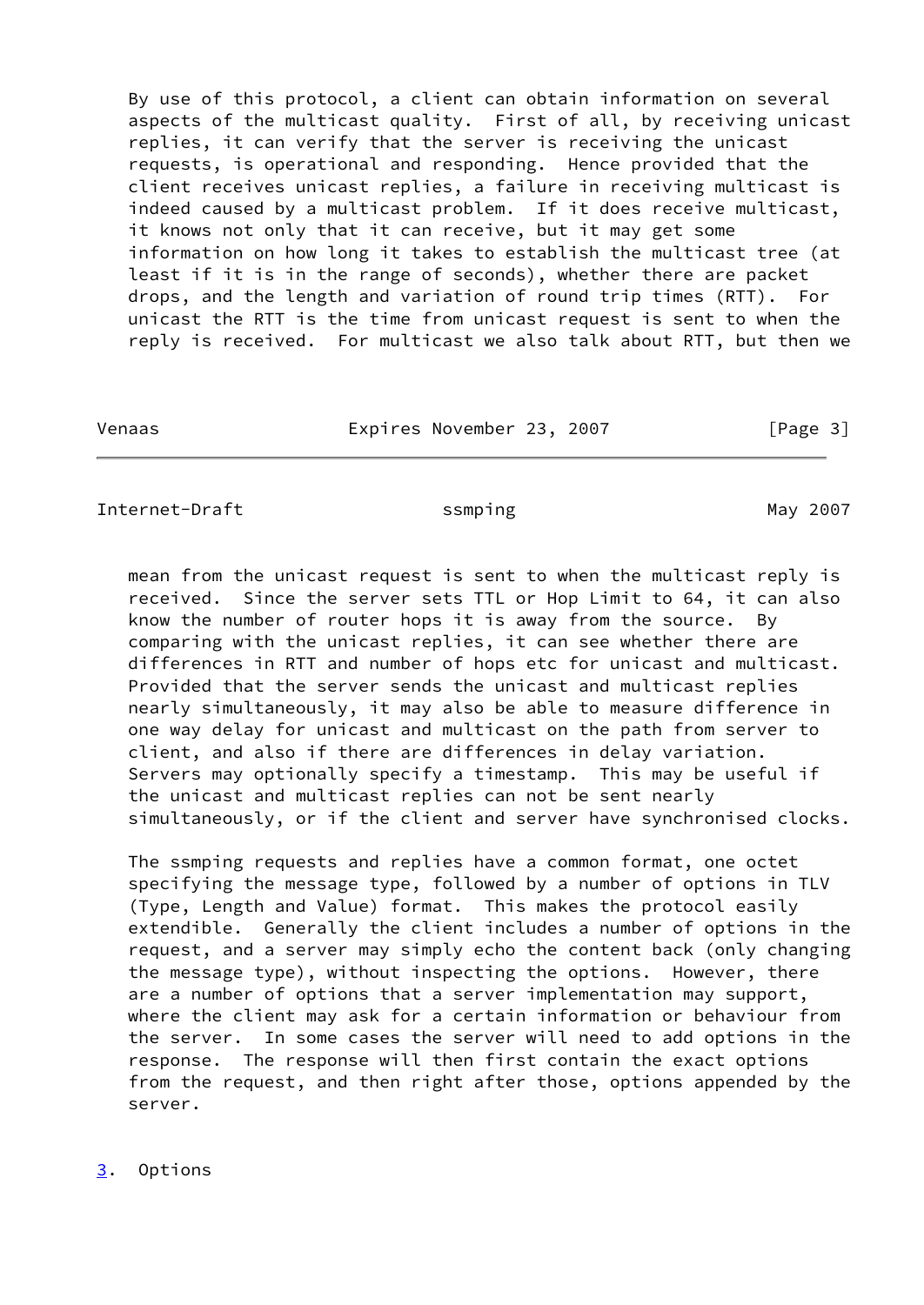There are a number of different options. Most of the options are only used by clients and simply echoed back by the server, where the server doesn't care about their contents. There are however some client options that the server may care about. There are also server options that may be requested by the client. Generally a simple client will only include a few options, and get exactly the same options and values echoed back. Strictly speaking the protocol could work without any options. Without sending any options a client would still be able to tell whether multicast is working or not, however with the use of some of the basic options a client can obtain a lot more information.

#### <span id="page-4-0"></span>[3.1](#page-4-0). Option format

All options are TLVs formatted as specified below.

<span id="page-4-2"></span>

| Venaas               | Expires November 23, 2007                                          | [Page $4$ ]<br>May 2007 |
|----------------------|--------------------------------------------------------------------|-------------------------|
| Internet-Draft       | ssmping                                                            |                         |
| $\Theta$<br>$\Theta$ | 2<br>1 2 3 4 5 6 7 8 9 0 1 2 3 4 5 6 7 8 9 0 1 2 3 4 5 6 7 8 9 0 1 | З                       |
|                      | Length<br>Type                                                     |                         |
|                      | Value                                                              |                         |
|                      |                                                                    |                         |
|                      |                                                                    |                         |
| $+ - + - +$          | -+-+-+-+-+-+-+-+-+-<br>-+-+-+-+-+-+-+-+-                           |                         |
|                      |                                                                    |                         |

 Type (2 octets) specifies the option. The different options are defined below.

 Length (2 octets) specifies the length of the value. Depending on the option type it can be from 0 to 65535.

 Value. The value must always be of the specified length. See the respective option definitions for possible values. If the length is 0, the value field is not included.

<span id="page-4-1"></span>[3.2](#page-4-1). Defined Options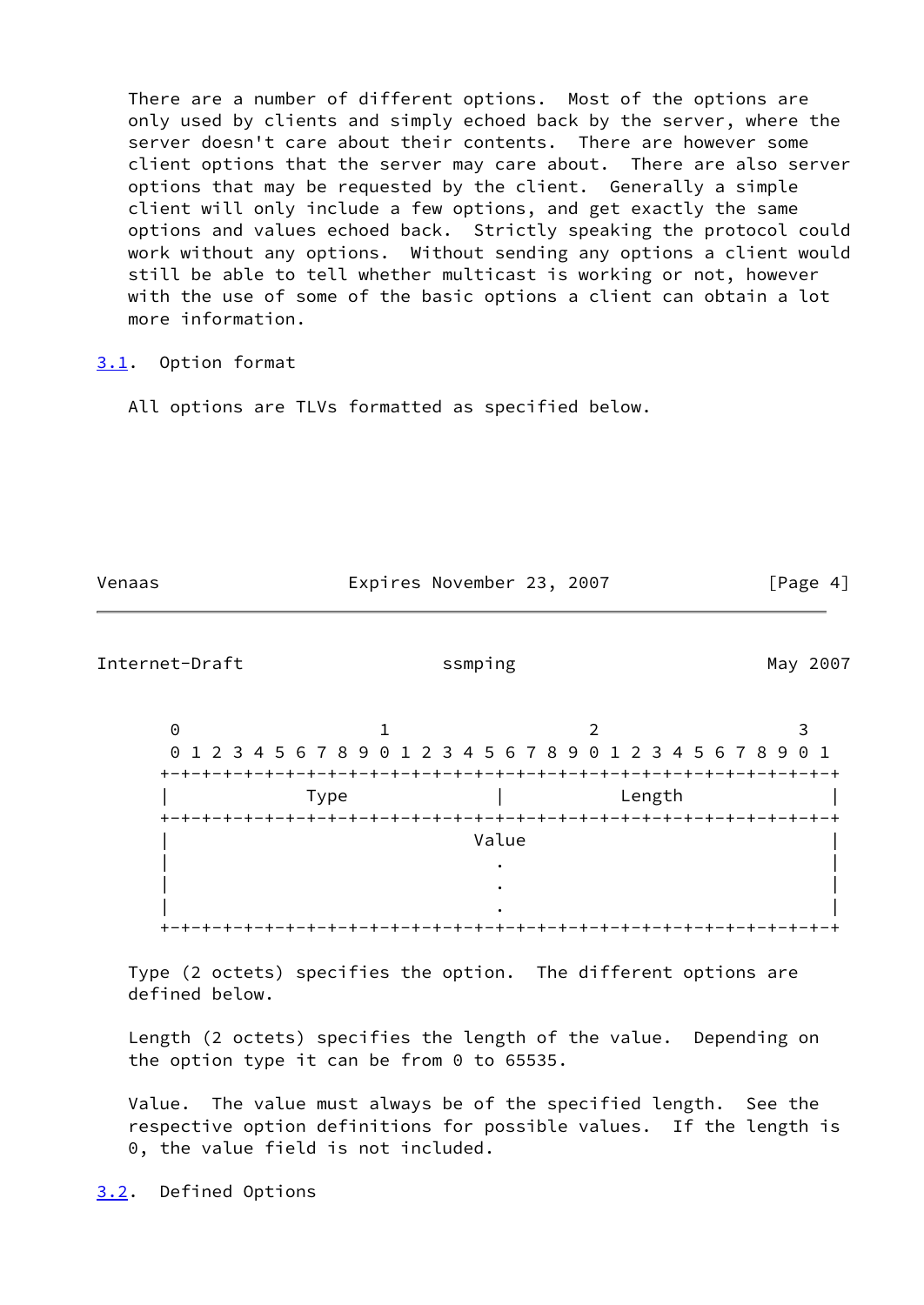Client Identifier, type 1. Length MUST be non-zero. Only used by clients. A client SHOULD include this. The client may use any value it likes to be able to detect whether a reply is a reply to this query or not. A server should treat this as opaque data, and simply leave it unchanged in the reply. The value might be a process ID, perhaps process ID combined with an IP address because it may receive multicasted responses to queries from other clients. It is left to the client implementor how to make use of this.

 Sequence number, type 2. Length MUST be 4. Only used by clients. A client SHOULD include this. This contains a 32 bit sequence number. The values would typically start at 1 and increase by one for each request in a sequence.

 Timestamp, type 3. Length MUST be 8 bytes. A client SHOULD include this. A server MAY support this. If supported it SHOULD be included in the reply if requested by the client. The timestamp specifies the time when the message (query or reply) is sent. The first 4 bytes specify the number of seconds since the Epoch (beginning of the year 1970). The next 4 bytes specify the number of microseconds since the last second since the Epoch.

 Multicast group, type 4. Length MUST be greater than 1. It is optional for clients and servers to support this. It allows a client to specify which group the server should send to. This is currently

| Venaas | Expires November 23, 2007 |  | [Page 5] |
|--------|---------------------------|--|----------|
|        |                           |  |          |

Internet-Draft ssmping and strategies of the strategies of the May 2007

 used by a tool called "asmping" to test ASM connectivity. The server may have restrictions on which groups can be used. The format of the option value is as below.

0 1 2 3 0 1 2 3 4 5 6 7 8 9 0 1 2 3 4 5 6 7 8 9 0 1 2 3 4 5 6 7 8 9 0 1 +-+-+-+-+-+-+-+-+-+-+-+-+-+-+-+-+-+-+-+-+-+-+-+-+-+-+-+-+-+-+-+-+ | Addr Family | Multicast group address... | +-+-+-+-+-+-+-+-+ .... |

The address family is a value  $0-127$  as assigned by IANA for Internet Address Families  $[2]$ . This is followed by the group address. For IPv4 the option value length will be 5, for IPv6 17.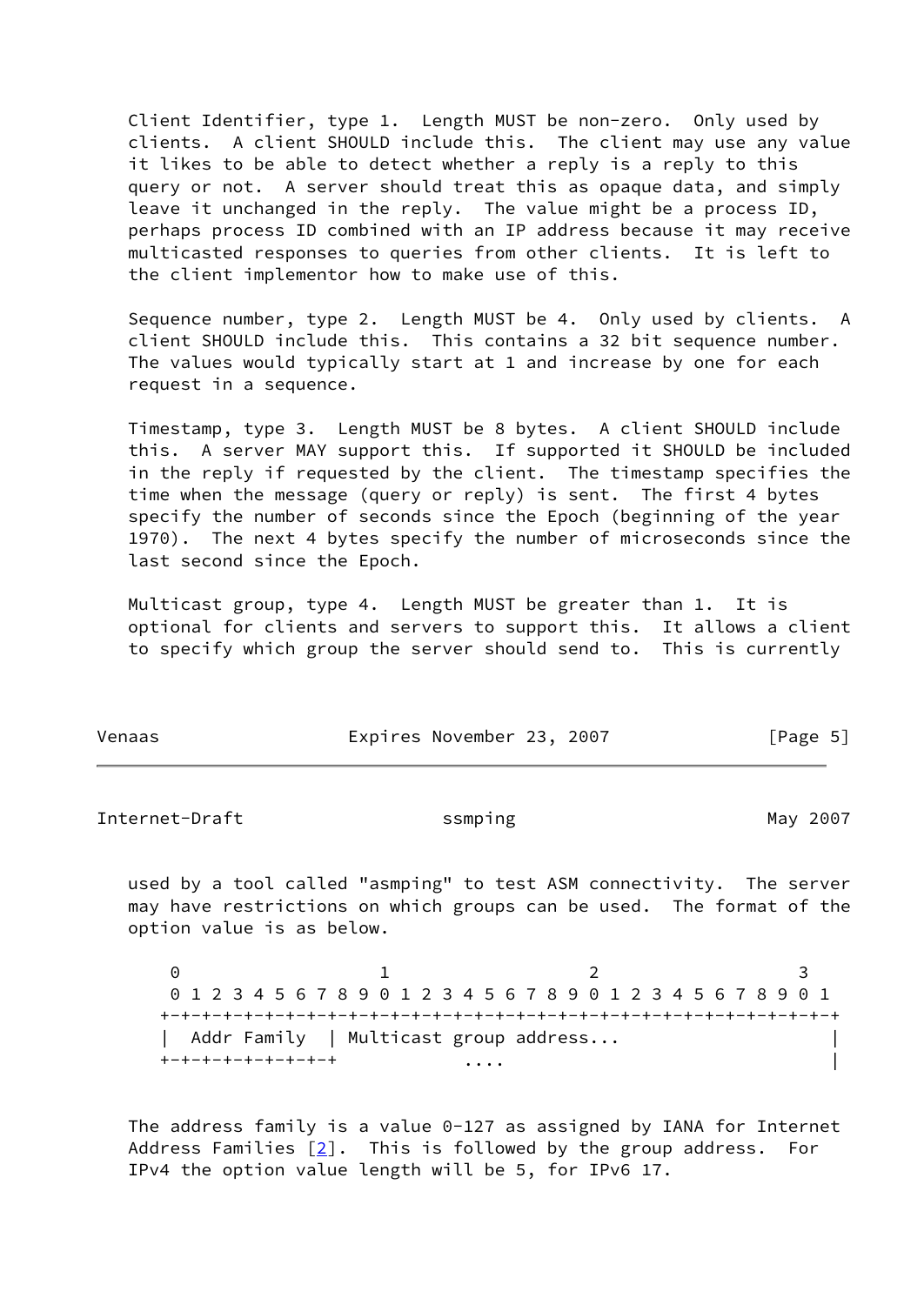Option Request Option, type 5. Length MUST be greater than 1. The option contains a list of option types of options that the client requests from the server. Supporting this is optional for both clients and servers. The length of this option will be a non-zero even number, since it contains option types that each are two octets. The format of the value is as below.

0 1 2 3 0 1 2 3 4 5 6 7 8 9 0 1 2 3 4 5 6 7 8 9 0 1 2 3 4 5 6 7 8 9 0 1 +-+-+-+-+-+-+-+-+-+-+-+-+-+-+-+-+-+-+-+-+-+-+-+-+-+-+-+-+-+-+-+-+ Option Type  $|$  Option Type +-+-+-+-+-+-+-+-+-+-+-+-+-+-+-+-+-+-+-+-+-+-+-+-+-+-+-+-+-+-+-+-+ | .... | .... | .... | .... | .... | .... | .... | .... | .... | .... | .... | .... | .... | .... | .... | ...

 The value might contain an odd number of options, including just one. This option might be used by the client to ask the server to include options like timestamp or version.

 Version, type 6. Length MUST be non-zero. Supporting this option is optional. A server supporting this option SHOULD add it if and only if requested by the client. The value is just unformatted text that might contain vendor and version information for the server implementation. It may also contain information on which options the server supports.

 Reply size, type 7. Length MUST be 2 octets. This option is optional for clients and servers. It can be used to request the server response to be of a certain size. The value specifies the desired response size in octets. A server supporting this will if necessary use the pad option to increase the size of the response. A server should however not try to make the response shorter due to this option. That is, it should not omit or shorten any option

| Venaas | Expires November 23, 2007 |  | [Page 6] |
|--------|---------------------------|--|----------|
|        |                           |  |          |

<span id="page-6-0"></span>Internet-Draft ssmping and state May 2007

 values to try to accommodate this. The response should never be shorter than if this option were not included. Also, the pad option requires at least 3 octets, so the server will not pad the response size if the requested size is not at least 3 octets longer than the normal response size.

 Pad, type 8. Length can be anything, including 0. This option is used by servers to increase the response size if the client asks for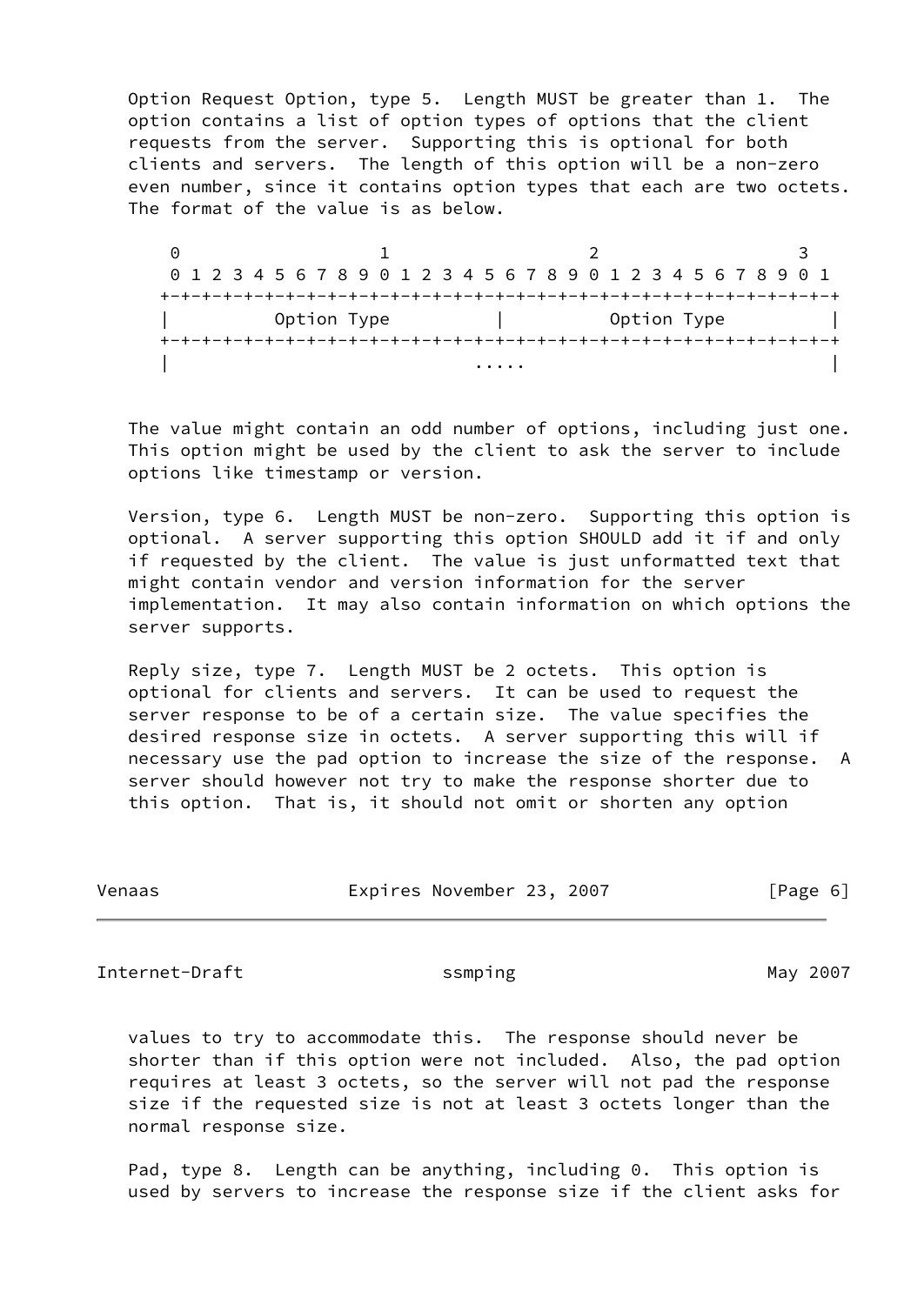a reply that is larger than what the server normally would send. The addition of this option consumes a minimum of 3 octets, so it should only be added if the requested size is at least 3 octets more than the size of the normal (non-padded) response.

<span id="page-7-0"></span>[4](#page-7-0). Packet Format

 The format of the ssmping messages is a one octet message type, followed by a variable number of options.

0 1 2 3 0 1 2 3 4 5 6 7 8 9 0 1 2 3 4 5 6 7 8 9 0 1 2 3 4 5 6 7 8 9 0 1 +-+-+-+-+-+-+-+-+-+-+-+-+-+-+-+-+-+-+-+-+-+-+-+-+-+-+-+-+-+-+-+-+ | Type | Option | +-+-+-+-+-+-+-+-+ . | | . | | . | +-+-+-+-+-+-+-+-+-+-+-+-+-+-+-+-+-+-+-+-+-+-+-+-+-+-+-+-+-+-+-+-+ | Option | | . | | . | | . | +-+-+-+-+-+-+-+-+-+-+-+-+-+-+-+-+-+-+-+-+-+-+-+-+-+-+-+-+-+-+-+-+ <u>. In the second contract of the second contract of the second contract of the second contract of the second contract of the second contract of the second contract of the second contract of the second contract of the secon</u> <u>. In the second contract of the second contract of the second contract of the second contract of the second contract of the second contract of the second contract of the second contract of the second contract of the secon</u> <u>. In the second contract of the second contract of the second contract of the second contract of the second contract of the second contract of the second contract of the second contract of the second contract of the secon</u> +-+-+-+-+-+-+-+-+-+-+-+-+-+-+-+-+-+-+-+-+-+-+-+-+-+-+-+-+-+-+-+-+ | Option | | . | | . | | . | +-+-+-+-+-+-+-+-+-+-+-+-+-+-+-+-+-+-+-+-+-+-+-+-+-+-+-+-+-+-+-+-+

There are two message types defined. Type 81 (the character Q in ASCII) specifies a query. Type 65 (the character A in ASCII) specifies a response (answer).

 The options follow right after the type octet and are not aligned in any way (no spacing or padding). I.e., options might start at any

| Venaas | Expires November 23, 2007 | [Page 7] |
|--------|---------------------------|----------|
|        |                           |          |

<span id="page-7-1"></span>Internet-Draft ssmping Samping May 2007

octet boundary. The option format is specified below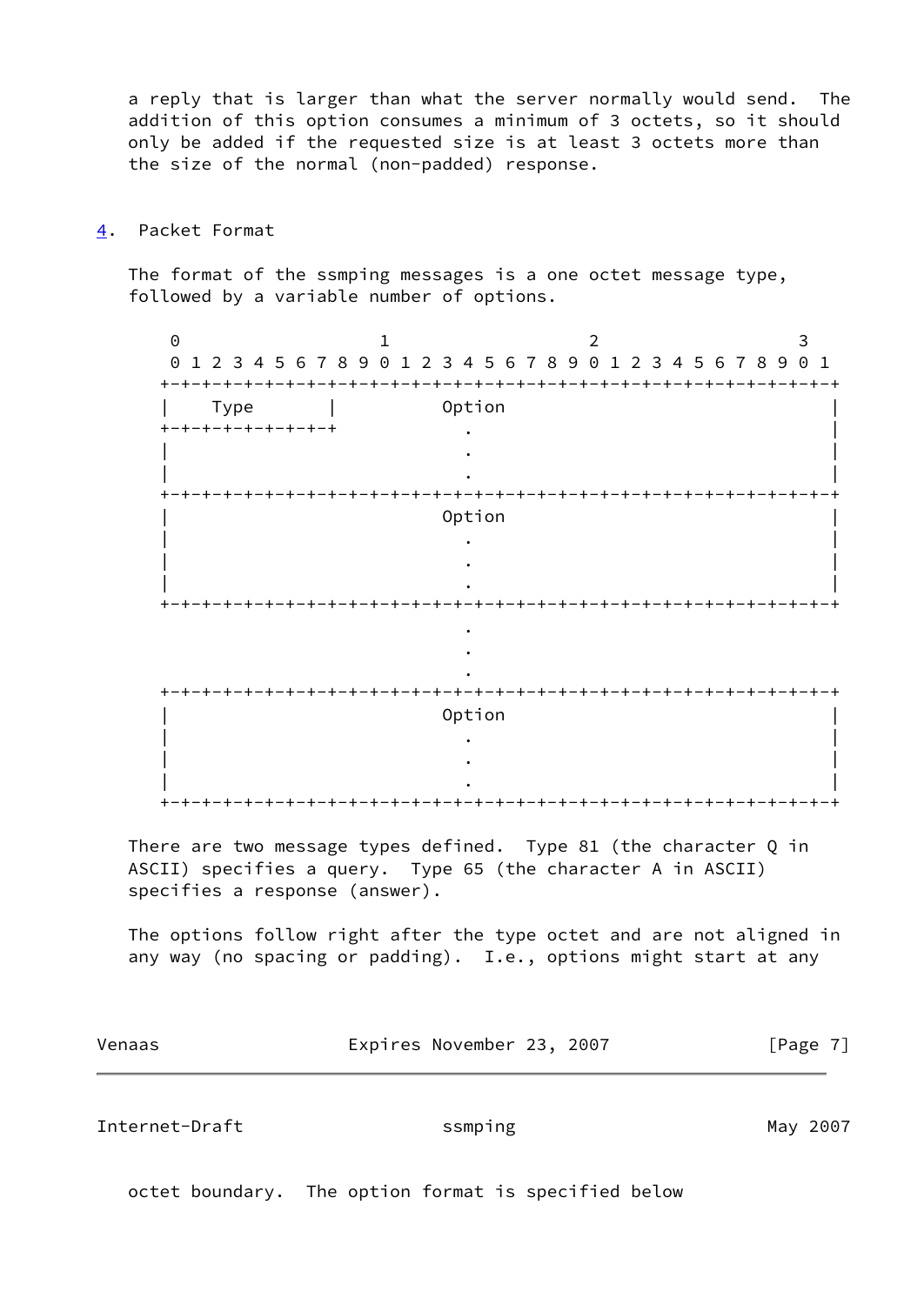## <span id="page-8-0"></span>[5](#page-8-0). Acknowledgements

 The ssmping idea was proposed by Pavan Namburi, Kamil Sarac and Kevin C. Almeroth in the paper SSM-Ping: A Ping Utility for Source Specific Multicast, and also the Internet Draft [draft-sarac-mping-00.txt.](https://datatracker.ietf.org/doc/pdf/draft-sarac-mping-00.txt) Mickael Hoerdt has contributed with several ideas. Alexander Gall, Nick Lamb and Dave Thaler have contributed in different ways to my implementation of the ssmping tools  $\lceil 3 \rceil$ . Hugo Santos has made an independent implementation of an ssmping server. Many people in communities like TERENA, Internet2 and the M6Bone have used early implementations of ssmping and provided feedback that have influenced the current protocol. Thanks to Olav Kvittem, Kamil Sarac and Trond Skjesol for reviewing and providing feedback on this draft.

## <span id="page-8-1"></span>[6](#page-8-1). IANA Considerations

 As currently specified, ssmping would need a well known port number which the servers listen to. It might be desirable to use SRV records instead or in addition to this. For IPv6 SSM ssmping should ideally have a reserved group ID. For the optional ASM functionality it would be useful to have a reserved IPv6 group ID, this may be the same as the one used for SSM. It may also be useful to have a dedicated group for the optional IPv4 ASM functionality. This section needs further work.

# <span id="page-8-2"></span>[7](#page-8-2). Security Considerations

 There are some security issues to consider. One is that a host may send a request with an IP source address of another host, and make a random ssmping server on the Internet send packets to this other host. This is fairly harmless. The worst case is if the host receiving the unicast replies also happen to be performing an ssmping test towards that particular server. In this unlikely event there would be an amplification effect where the host receives twice as many replies as there are requests sent. An ssmping server should perform rate limiting, to guard against this being used as an DoS attack. A client should also use the client identifier option to be able to distinguish replies to its own requests from replies that might be to other requests. How the protocol should be designed to cope with rate limiting at the server requires further study. One possibility might be that the server can choose to send generic replies, e.g. a packet every second without the usual client options but including sequence number and server time stamp, and where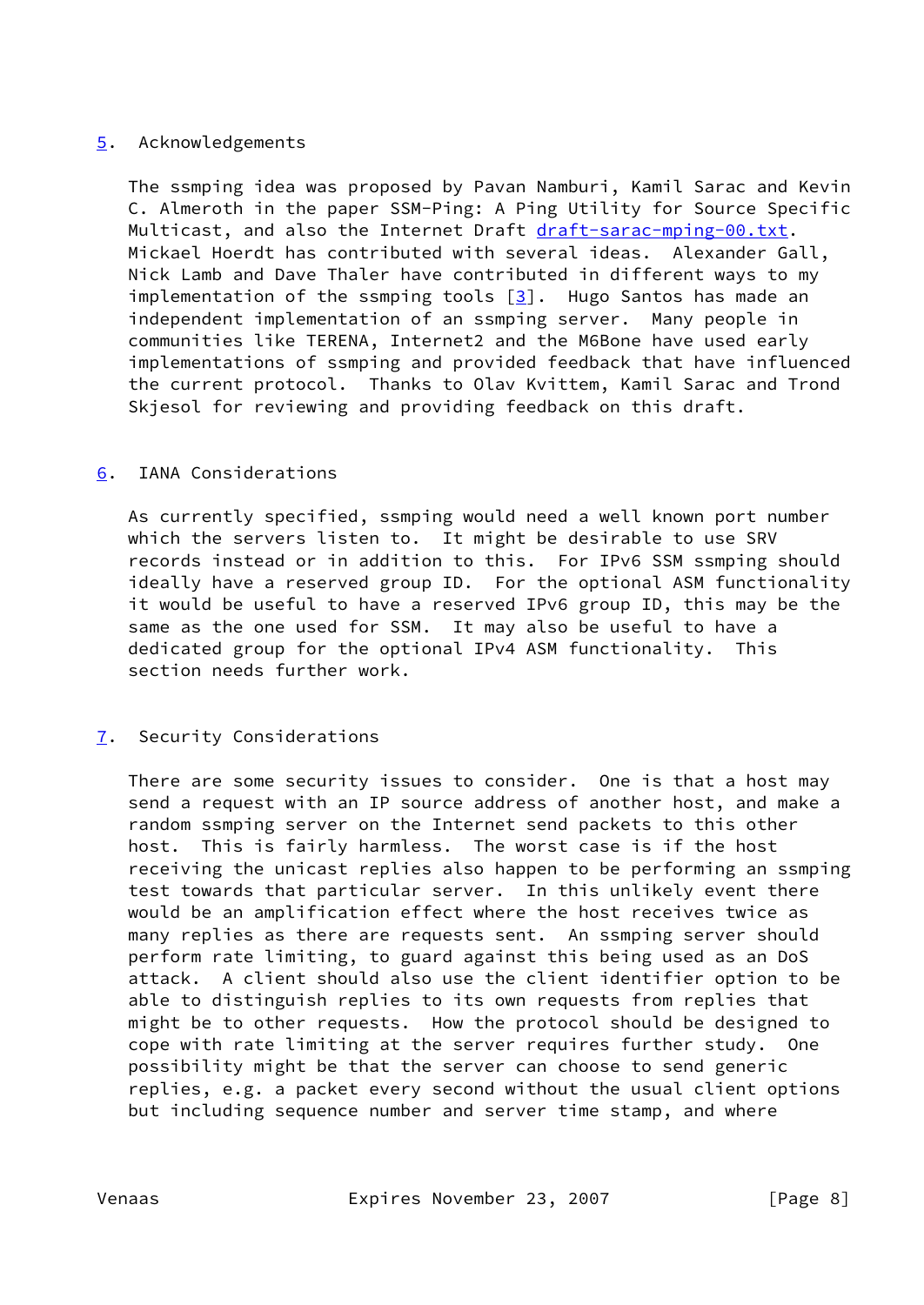<span id="page-9-2"></span>clients do not send requests as long as they receive generic replies.

<span id="page-9-1"></span>[8](#page-9-1). References

<span id="page-9-3"></span>[8.1](#page-9-3). Normative References

- <span id="page-9-0"></span> [1] Bradner, S., "Key words for use in RFCs to Indicate Requirement Levels", [BCP 14](https://datatracker.ietf.org/doc/pdf/bcp14), [RFC 2119](https://datatracker.ietf.org/doc/pdf/rfc2119), March 1997.
- <span id="page-9-6"></span>[2] "IANA, Address Family Numbers", [<http://www.iana.org/assignments/address-family-numbers](http://www.iana.org/assignments/address-family-numbers)>.
- <span id="page-9-5"></span><span id="page-9-4"></span>[8.2](#page-9-4). Informative References
	- [3] "ssmping implementation", [<http://www.venaas.no/multicast/ssmping/](http://www.venaas.no/multicast/ssmping/)>.

Author's Address

 Stig Venaas UNINETT Trondheim NO-7465 Norway

Email: venaas@uninett.no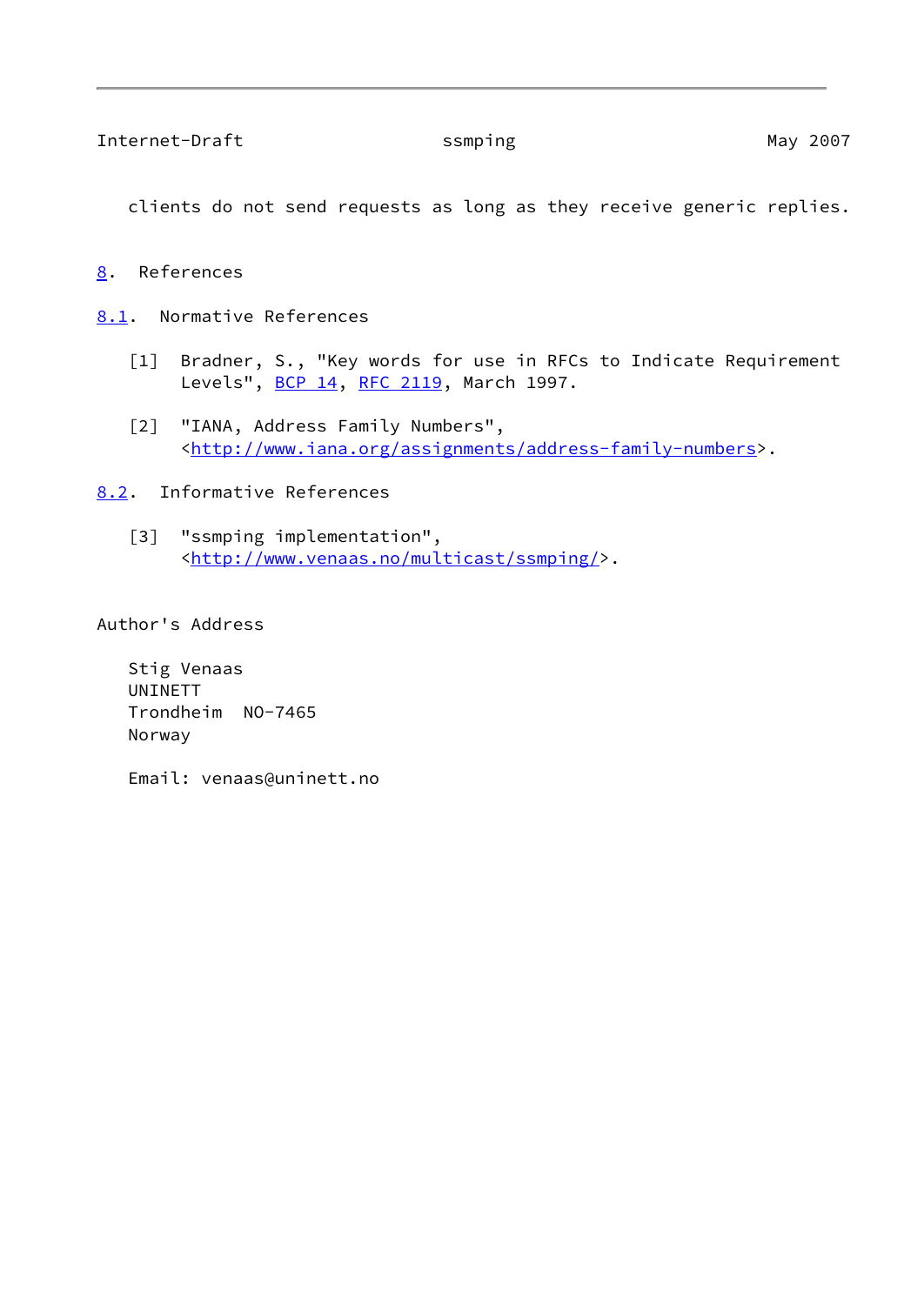<span id="page-10-0"></span>Internet-Draft ssmping Samping May 2007

Full Copyright Statement

Copyright (C) The IETF Trust (2007).

 This document is subject to the rights, licenses and restrictions contained in  $BCP$  78, and except as set forth therein, the authors retain all their rights.

 This document and the information contained herein are provided on an "AS IS" basis and THE CONTRIBUTOR, THE ORGANIZATION HE/SHE REPRESENTS OR IS SPONSORED BY (IF ANY), THE INTERNET SOCIETY, THE IETF TRUST AND THE INTERNET ENGINEERING TASK FORCE DISCLAIM ALL WARRANTIES, EXPRESS OR IMPLIED, INCLUDING BUT NOT LIMITED TO ANY WARRANTY THAT THE USE OF THE INFORMATION HEREIN WILL NOT INFRINGE ANY RIGHTS OR ANY IMPLIED WARRANTIES OF MERCHANTABILITY OR FITNESS FOR A PARTICULAR PURPOSE.

#### Intellectual Property

 The IETF takes no position regarding the validity or scope of any Intellectual Property Rights or other rights that might be claimed to pertain to the implementation or use of the technology described in this document or the extent to which any license under such rights might or might not be available; nor does it represent that it has made any independent effort to identify any such rights. Information on the procedures with respect to rights in RFC documents can be found in [BCP 78](https://datatracker.ietf.org/doc/pdf/bcp78) and [BCP 79](https://datatracker.ietf.org/doc/pdf/bcp79).

 Copies of IPR disclosures made to the IETF Secretariat and any assurances of licenses to be made available, or the result of an attempt made to obtain a general license or permission for the use of such proprietary rights by implementers or users of this specification can be obtained from the IETF on-line IPR repository at <http://www.ietf.org/ipr>.

 The IETF invites any interested party to bring to its attention any copyrights, patents or patent applications, or other proprietary rights that may cover technology that may be required to implement this standard. Please address the information to the IETF at